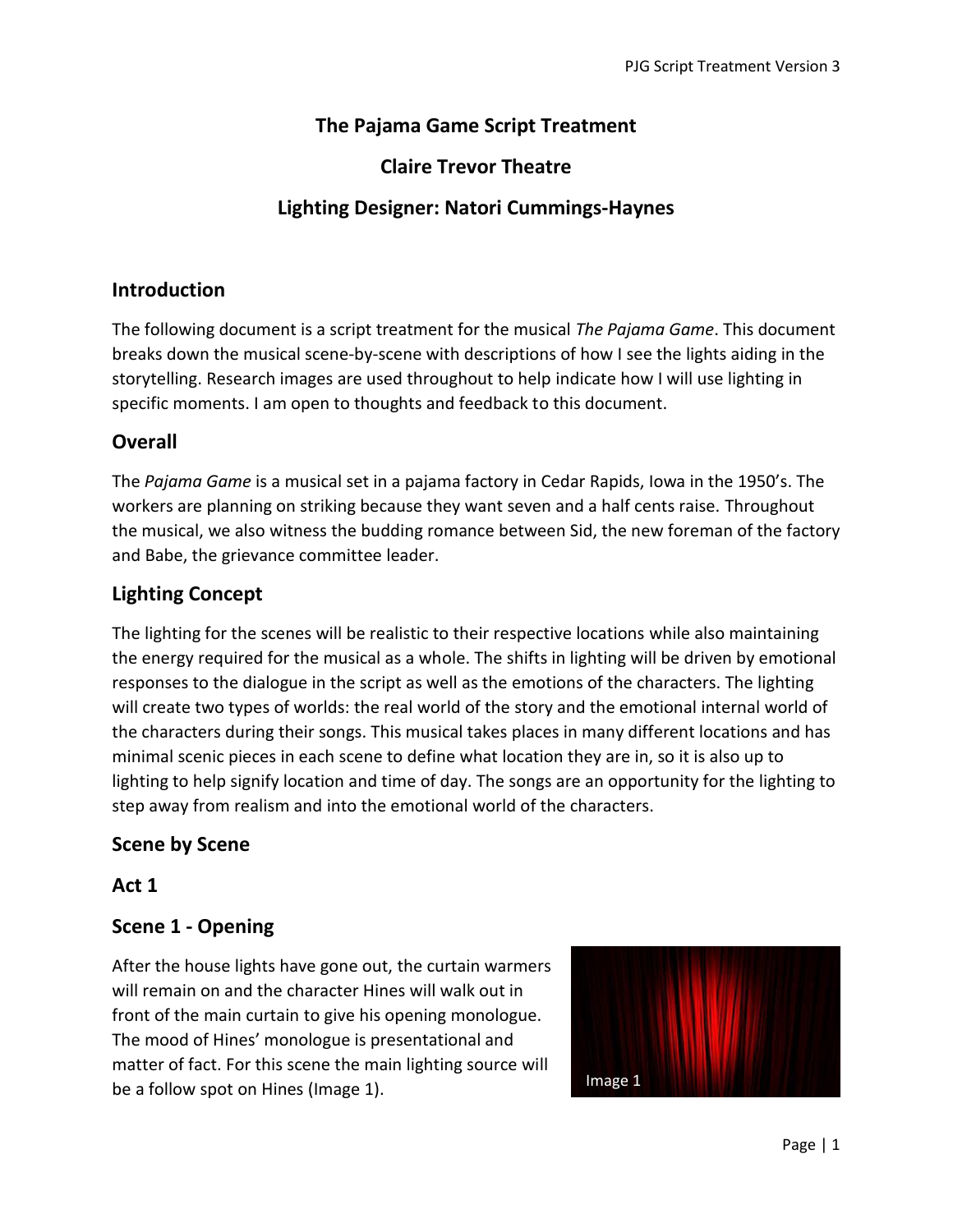Page | 2

# **Scene 2 – Sleep Tite Factory**

After Hine's opening monologue, the curtain will rise to reveal the Sleep Tite Pajama Factory. Hines is trying to hurry up the women working in the factory to increase productivity. This is highlighted more with the song *Racing With the Clock*. The first look of factory will be warm and bright. The cyc behind the factory window will be used to show the sky of the outside

world of the factory (Image 1.1). When the song begins, the factory will come alive with brighter intensity and saturate lighting to show the urgency of the workers as they rush to meet the production demands.

Later in the scene, Sid the new foreman at the factory, sings *A New Town is a Blue* Town about how hard it is being both new to town and in proving himself. For his song, Sid will be lit with a spot light (Image

> 1.2) and the world around him will be dark and saturate to bring out the contrast and to show the emotional

struggle with proving that he is qualified and capable of his new job. (Image 1.3).

/**I**mage 1

# **Scene 3 – Sleep Tite Factory**

Image 1.3

We transition to the women of the factory discussing that Babe might be falling in love with Sid, which she adamantly denies. In the song *I'm not At All in Love* she lets the other women know that there is no way that she has fallen in love with Sid. The lighting will be warm lavender color palette to show her rejection to the idea of loving anyone. (Image 2.1).



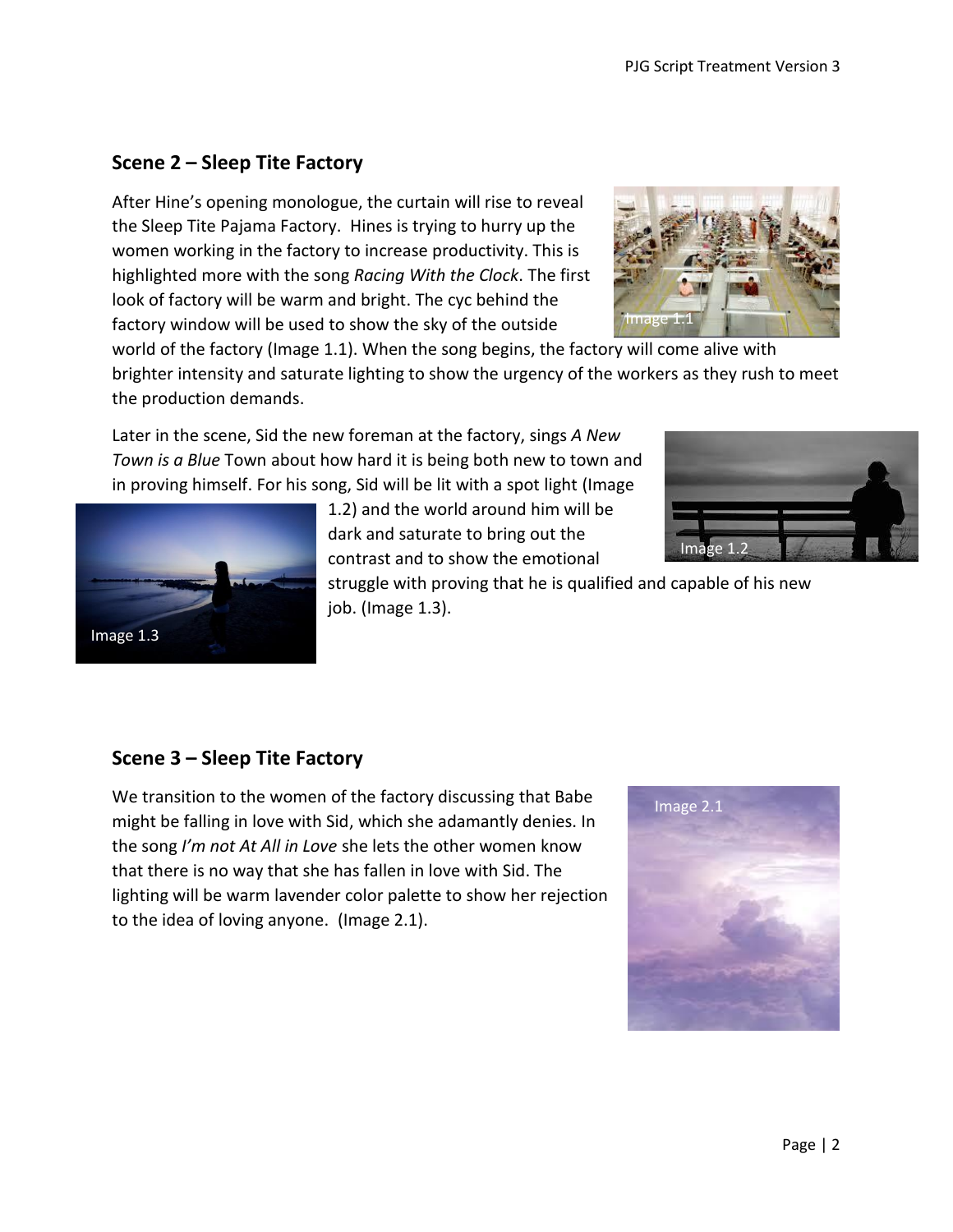# **Scene 4 - Offices**

For this scene we transition to the offices in the factory. Hines confronts Gladys about the letter that he saw her put on Sid's desk. He thinks that she has a thing for Sid but after reading the letter, he sees that it was just work related. Hines and Mabel sing the song *l'll Never be Jealous Again* about how he will trust Gladys from now on. The lighting for office scene will differ from the normal factory floor lighting by being less open because





they are in a more

confined space. The palette for the office will be warm amber to give the sense that the room is being lit by incandescent lighting fixtures (Image 3.1). During this scene we also have the song *Hey There.* Sid is sitting alone in the office speaking to his Dictaphone. The lighting palette will remain the same for the song in warm ambers. Sid will be highlighted with a beam of light and the Dictaphone will be

lit with a special to show his isolation with his recording machine (Image 3.2).

## **Scene 5 - Park**

After Sid's song, we transition to the park where they are hosting the company picnic. The

lighting for this scene will be bright and naturalistic because they are outside, and the mood of this scene is very joyous. The picnic is taking place during early afternoon, when the sun is at its highest point. The sun will be shining through the trees casting shadows of foliage onto the ground. Lighting will



accomplish this feeling by utilizing the cyc to create a bright blue sky and by have a cloud texture scraped across it. Lighting will also texture the stage with a foliage breakup to give the feeling that the sunlight is coming through the trees. (Image 4.1).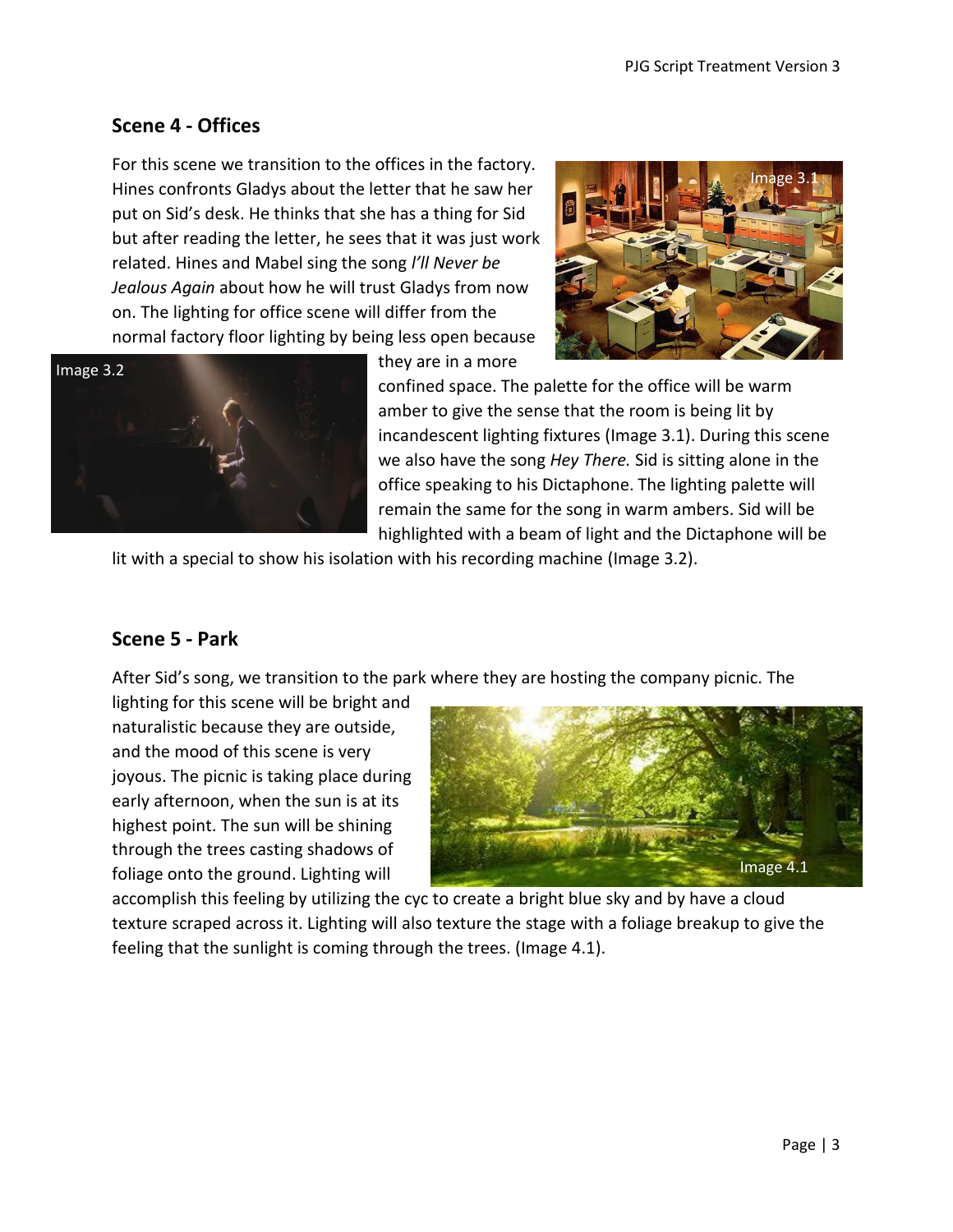# **Scene 6 - Park**

The picnic is now in full swing, and the lighting will feature an organic texture that will fill the stage to represent the sun coming through the trees. The cyclorama in the back will represent the sky and be various shades of blue to show the sky as it passes through time. Babe is starting to warm up to Sid and this is shown in the song *Once-A-Year Day.* This song is all about being carefree and joyful. The



lighting will reflect this by shifting from the natural colors of the park to more light pastel colors (Image 5.1).

## **Scene 7 – Park (Later the same day)**



After the song *Once-A-Year Day* the time of day at the park shifts. It is now twilight and only Mae and Prez are on the stage. Prez has turned his attention to Mae and is trying to woo her but Mae resisting his advances. The lighting will shift from the bright natural colors of the previous scenes to more saturate blues and purples to represent the shift from



daytime to nighttime (Image 6.1) There will be a star drop that will twinkle in the back in front of the cyclorama to act as stars (Image 6.2).

## **Scene 8 – Babe's Kitchen**



After the park we shift to the kitchen at Babe's house. Sid is trying

to be romantic with Babe, but she keeps deflecting by trying to talk about other things as represented in the song *Small Talk*. For the kitchen scene the lighting will be lit in warm ambers to show that they are in an interior room lit with typical

incandescent bulbs (Image 7.1). When the song begins, the lighting

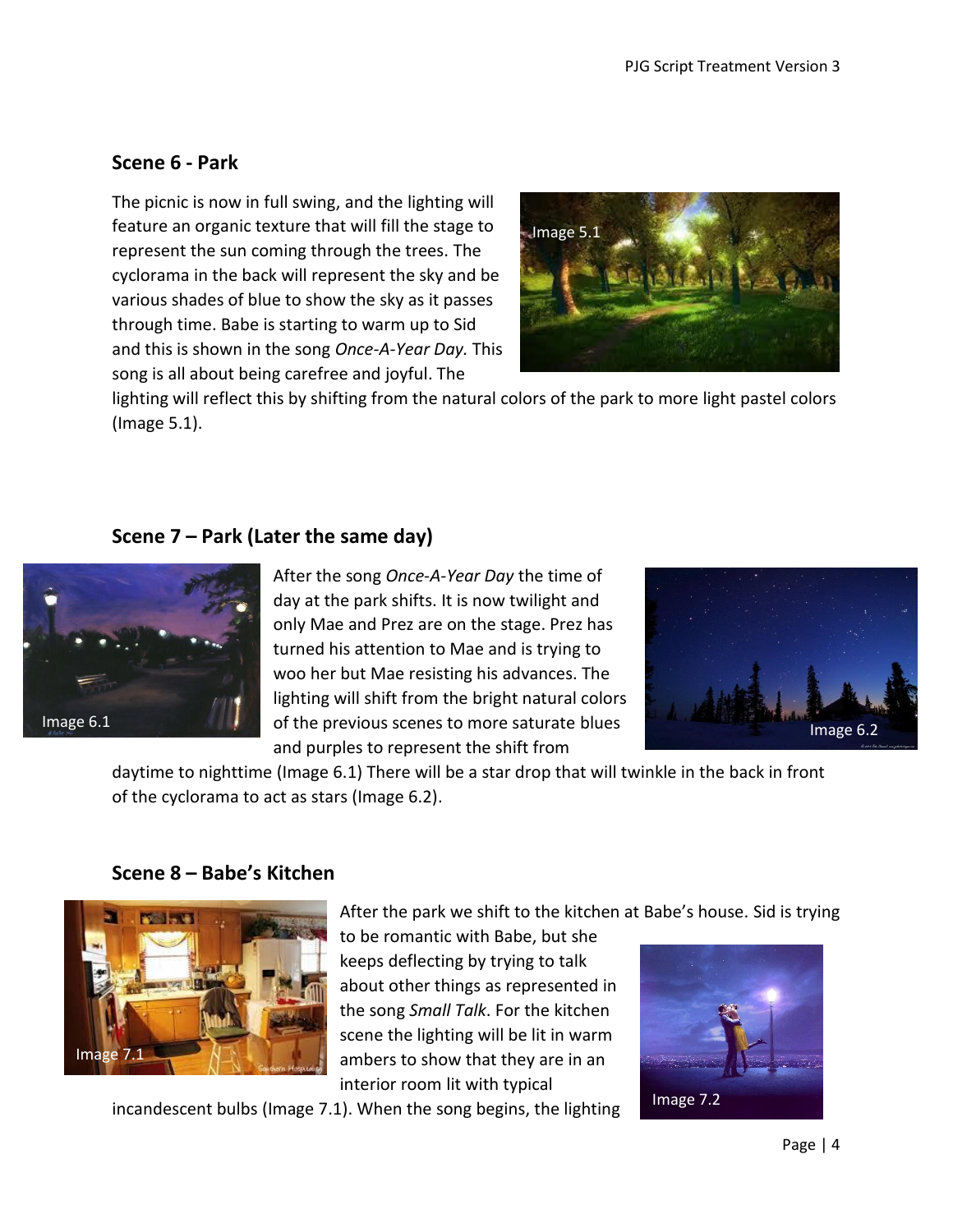will shift to a more intimate feeling by using the follow spots to highlight them and by dimming down the rest of the world (Image 7.2).

# **Scene 9 – Sleep Tite Factory**

For this scene we return to the factory. Babe and Sid finally admit their love for one another in the song *There was Once was a Man*. The lighting for the scene will be the same color palette as the previous factory scenes. With the start of the song, the world will shift to more lavender to show the realization of their love for each other (Image 8.1).



# **Scene 10 – Sleep Tite Factory**



We are still in the factory. The characters are discussing how Hasler is still dragging his feet about giving the worker a raise. They conspire to slow down the production line. When they come to tell the women to speed up the work Babe kicks a machine in outrage, which ends up breaking. As a result, the production line is halted, and Babe get fired by Sid. The lighting for the scene will be the same as the other factory scenes (Image 9.1).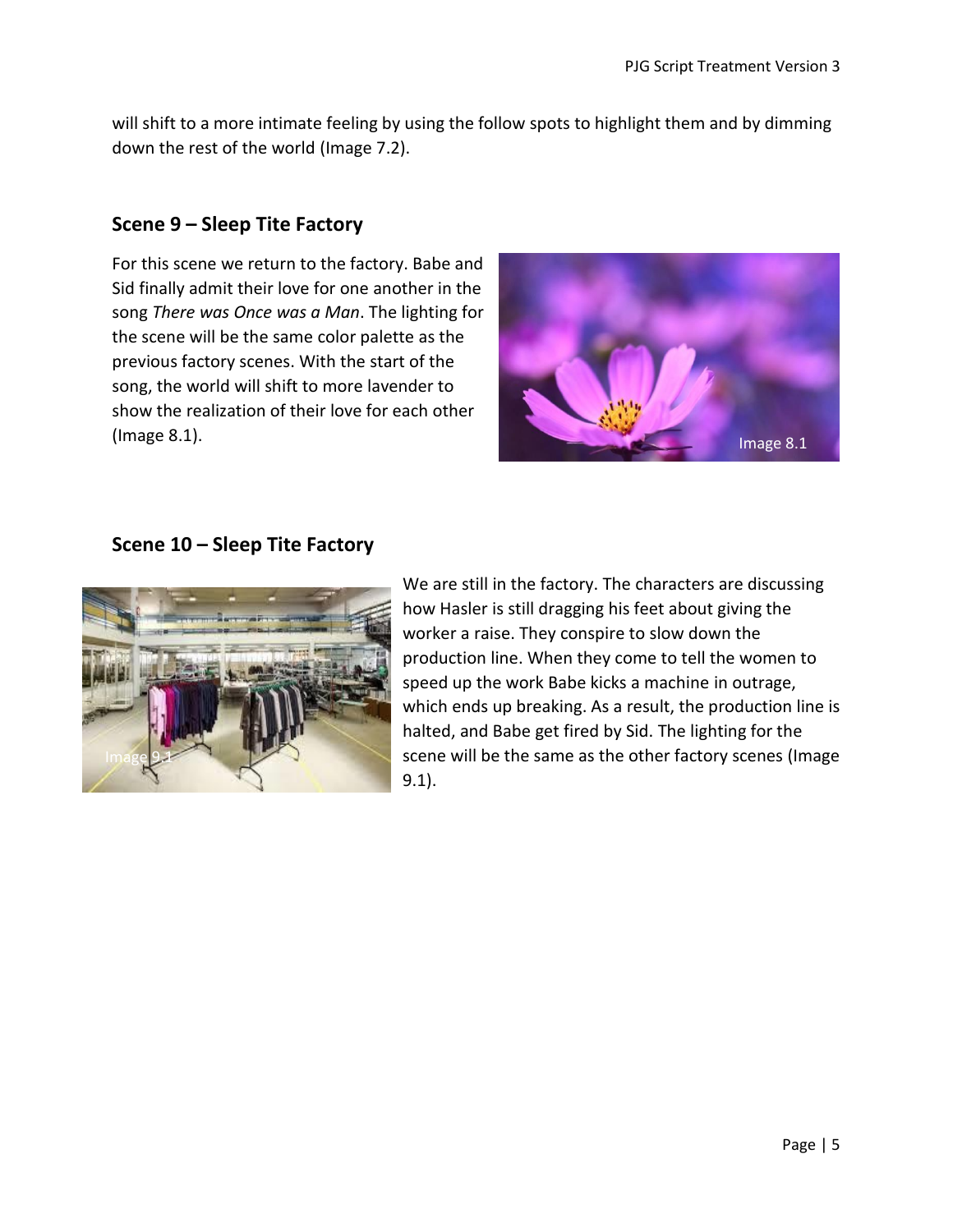#### **Scene 1 – Eagle Hall**



Act two starts in the Eagle Hall for a Union meeting. The Factory

workers have gathered here to talk about their plans on what they are going to do about not getting the raise that they are asking for. For the scene, the lighting for the Eagle Hall will have the appearance of being lit by overhead incandescent lightings. For the entertainment at the meeting, Gladys and some boys from the cutting room perform the song *Steam Heat.* The song



is about needing love in your life to feel complete and the lighting will use saturate reds to represent the heat that the song references but also love (Image 10.2).

# **Scene 2 – Babe's Kitchen**



After the meeting, we transition to Babe's kitchen. They are trying to think of ways to mess with the pajamas they are creating. At the end, Sid comes over to try and make things right with Babe, but she dismisses him despite her feelings for him (*Hey There Reprise)*. The lighting for this scene will be the warm ambers like the last kitchen scene (Image 11.1).

## **Scene 3 – Sleep Tite Factory**

For this scene we are a back at the factory where the women are trying to make Hines feel better because of the slow down. The lighting color palette will be the same as the previous factory scenes (Image 12.1).

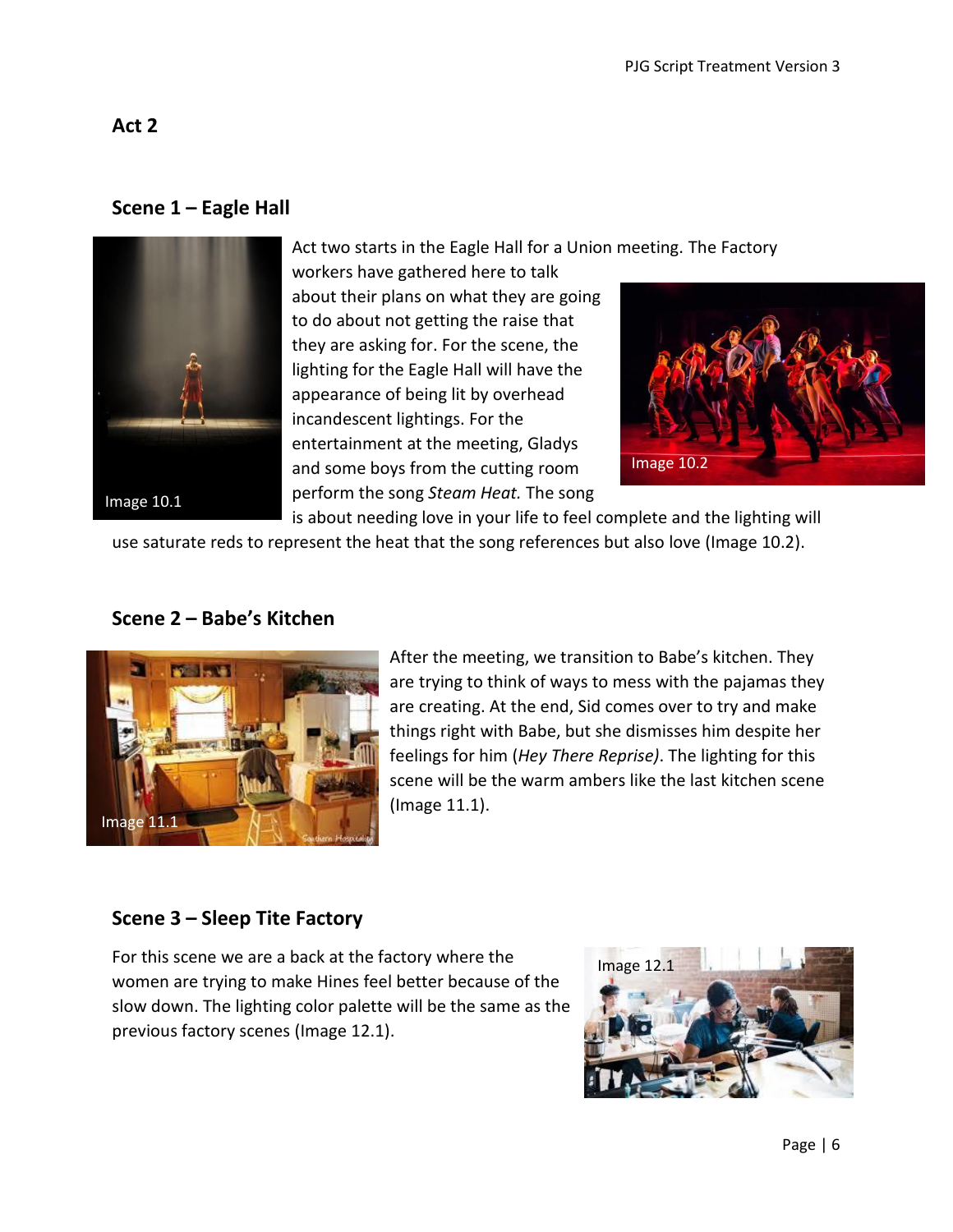#### **Scene 4 - Offices**



At the start of the scene, we are in the offices at the factory. Hasler discovers that someone is purposely sabotaging the pajamas as a rebellion. Sid goes to Gladys and tries to get information from her, but she is being reluctant. After she refuses to give him the key, he invites her out. The lighting for this office scene will return to the previous office scene (Image 13.1).

#### **Scene 5 – Hernando's Hideaway**



Sid and Gladys have traveled to Hernando's Hideaway, a grungy night club. Gladys sings the song *Hernando's Hideaway* describing the

mysterious atmosphere of the club. The lighting for this scene will use side lighting (Image 14.1) and saturate color to create shadows to help emphasize the mysterious feeling of

this night club (Image 14.2) There will also be a Hernando's Hideaway sign that will fly in at the top of the scene that will



have light bulbs imbedded within and will have lighting effects applied to them to make them flash and chase.

#### **Scene 6 – Hernando's Hideaway**



Gladys and Sid are still in Hernando's Hideaway. Sid eventually gets the key for the factory's records from Gladys. The lighting will have the same saturate colors and use of side lighting as the previous scene but will open up more to allow more

visibility to the actors during scene (Images 15.1/15.2).